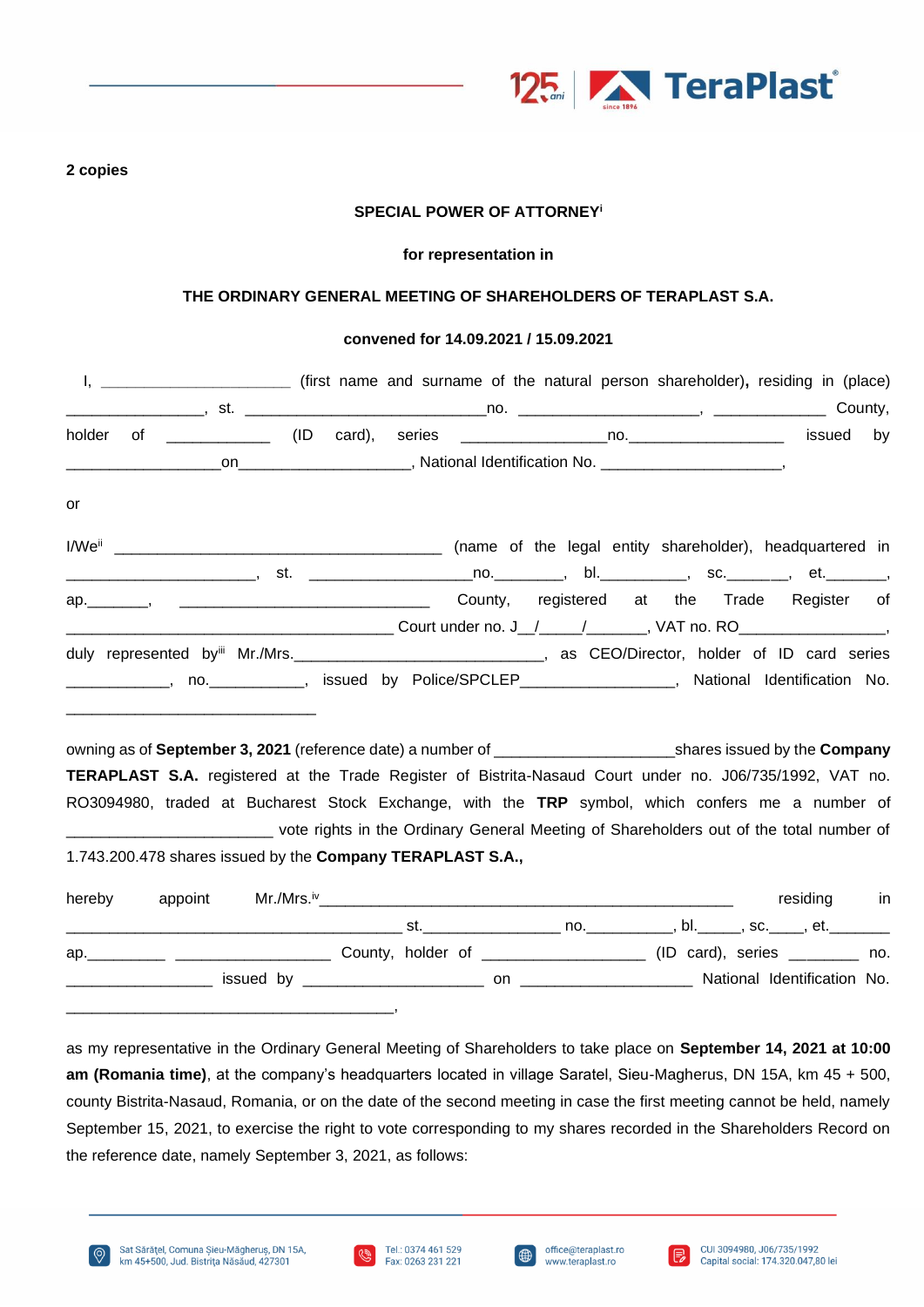

**1.** For **item 1** of the agenda, namely: **"The election of the members of Company's Board of Directors":**

## **1.1.Proposal 1: Mr. Goia Dorel**

| For | <b>Against</b> | <b>Abstaining</b> |
|-----|----------------|-------------------|
|     |                |                   |

### **1.2.Proposal 2: Mr. Anghel Lucian-Claudiu**

| For | <b>Against</b> | Abstaining |
|-----|----------------|------------|
|     |                |            |

# **1.3. Proposal 3: Mrs. Palfi Magda-Eugenia**

| For | <b>Against</b> | Abstaining |
|-----|----------------|------------|
|     |                |            |

### **1.4. Proposal 4: Mr. Neacșu Vlad-Nicolae**

| For | <b>Against</b> | Abstaining |
|-----|----------------|------------|
|     |                |            |

#### **1.5. Proposal 5: Mr. Stânean Alexandru**

| For | <b>Against</b> | Abstaining |
|-----|----------------|------------|
|     |                |            |

2. For item 2 of the agenda, namely: "The establishing of the validity of the mandate of the members **of the Board of Directors, starting with September 14, 2021. The Board of Directors proposes that mandate length will be 1(one) year.***"*

| For | <b>Against</b> | Abstaining |
|-----|----------------|------------|
|     |                |            |







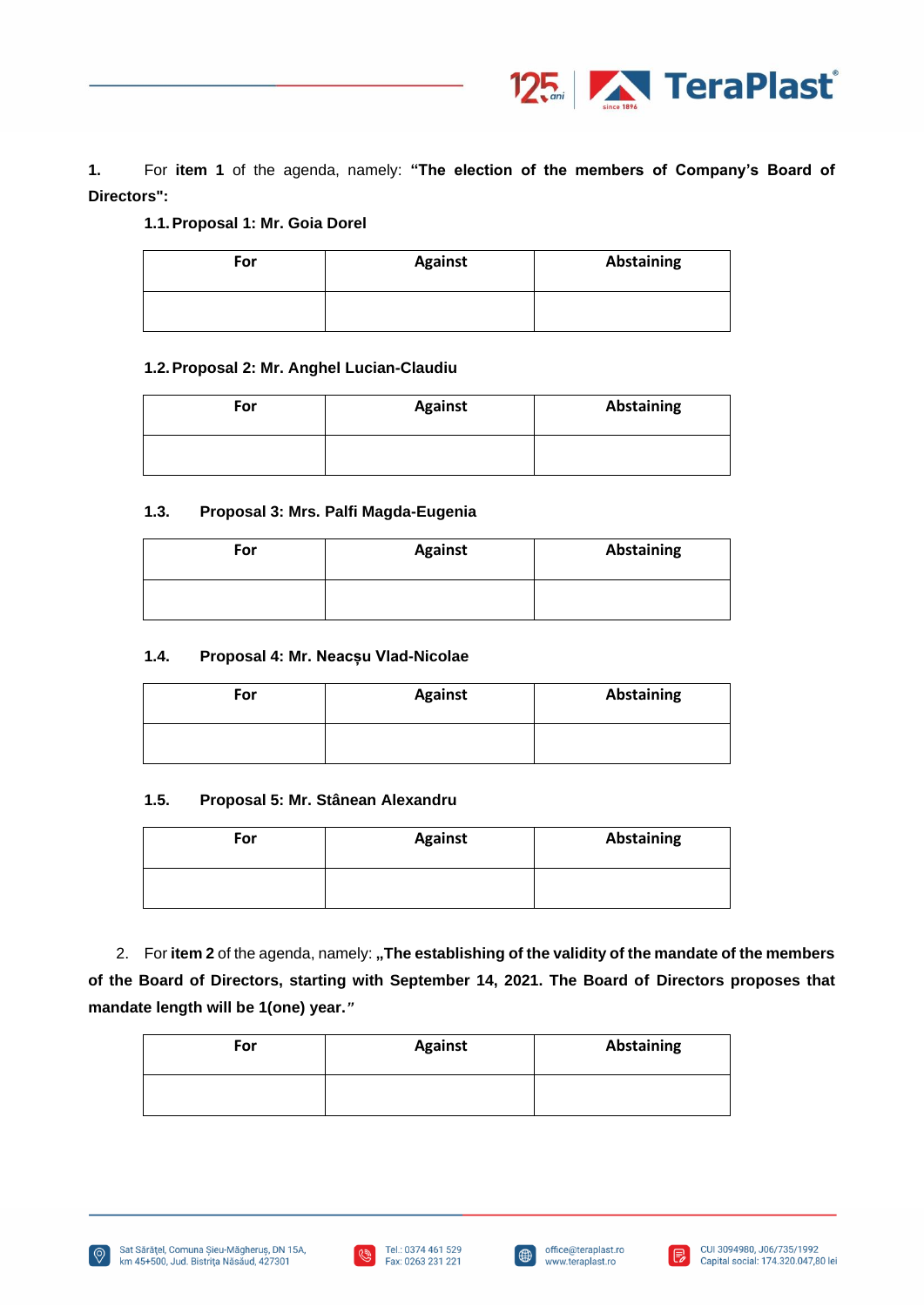

3. For item 3 of the agenda, namely: "Mandating Mr. Alexandru Stânean and Mrs. Maria-Ioana Birta **to negotiate and either to sign the Director Agreements with the directors, on behalf of the Company."**

| For | <b>Against</b> | Abstaining |
|-----|----------------|------------|
|     |                |            |

4. For **item 4** of the agenda, namely: **"Appointing the Chairman of the Ordinary General Meeting of Teraplast S.A.'s Shareholders to sign the OGM Resolution, in the name and on behalf of all the attending shareholders.":**

| For | <b>Against</b> | <b>Abstaining</b> |
|-----|----------------|-------------------|
|     |                |                   |

5. For item 5 of the agenda, namely: "Appointing the Company's legal counsel, Mrs. Kinga Vaida, **to fulfil all the formalities concerning the registration of the OGM Resolution with the Trade Register Office attached to Bistrita-Nasaud Court and its publication in the Official Gazette of Romania, Part IV.":**

| For | <b>Against</b> | <b>Abstaining</b> |
|-----|----------------|-------------------|
|     |                |                   |

# Please find hereby attached a copy of the valid ID card<sup>y</sup>/a copy of the registration certificate<sup>vi</sup>.

I hereby authorize the representative referred to above to cast their vote as they may deem appropriate on the matters not identified and included in the agenda until this date, pursuant to the applicable law.

This special power of attorney contains information in accordance with Law 24/2017 on the issuers of financial instruments and market operations, the ASF Regulation no. 5/2018. This special power of attorney should be signed and dated by the principal shareholder. All the boxes of this special power of attorney shall be filled in by the principal shareholder.

The special power of attorney is executed in 3 original copies, one for the principal, one for the agent, and one to be submitted at the headquarters of the TERAPLAST S.A. not later than **September 12, 2021, 10:00 am Romania time**.

| Date: |                |                                                                                       |               |                    |             |                     |                         |                           |
|-------|----------------|---------------------------------------------------------------------------------------|---------------|--------------------|-------------|---------------------|-------------------------|---------------------------|
| vii   |                |                                                                                       |               | (signature)        |             |                     |                         |                           |
| viii  |                |                                                                                       |               |                    |             |                     |                         |                           |
|       | $\circledcirc$ | Sat Sărățel, Comuna Șieu-Măgheruș, DN 15A,<br>km 45+500, Jud. Bistrita Năsăud, 427301 | $\mathscr{G}$ | Tel.: 0374 461 529 | $\bigoplus$ | office@teraplast.ro | $\overline{\mathbb{F}}$ | CUI 3094980, J06/735/1992 |